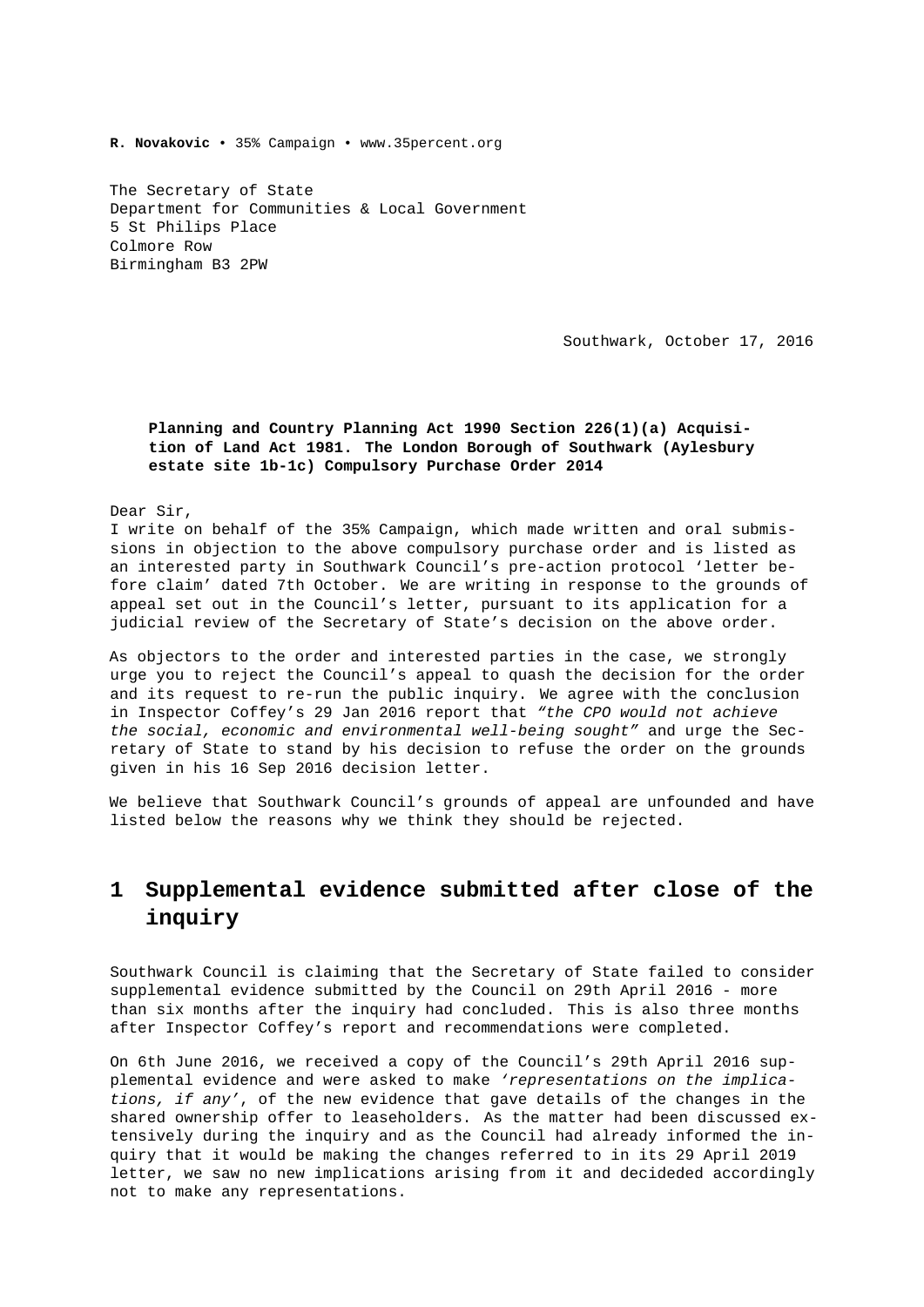Paragraph 400 of Inspector Coffey's report confirms that the inquiry was fully informed of the Council's intent to update this aspect of its shared ownership offer to leaseholders:

*".. eligible leaseholders are required to invest any capital in excess of £16,000 in any shared equity or shared ownership property. At the inquiry the Council explained that this aspect of the rehousing/compensation package is currently being reviewed."*

The inquiry was therefore well aware of the Council's intent to update its policy. Inspector Coffey's acknowledgement of this in her report is evidence that she had taken it into account in her decision not to recommend confirming the order and contradicts the Council's claim that this change to the shared ownership offer had failed to be taken into account.

### **2 Reasonable steps to negotiate**

The Council is refuting inspector Coffey's finding that it has failed to take reasonable steps to negotiate with leaseholders.

In its grounds of appeal the Council claims that *"541 of the 566 properties had been acquired by agreement"* and goes on to state the following:

*"Having acquired nearly 90% of the leaseholder interests within the estate, it cannot sensibly be said that the Council 'has not taken reasonable steps to acquire land interests by agreement.'(DL/18)."*

The Council's claim that it has acquired 541 of the properties on the order land by agreement is misleading. It fails to explain that the vast majority of these were tenanted properties for which no CPO was required. Vacant possession of these was obtained under the Council's rehousing policy for tenants - and via possession orders under the Housing Act 1988 for those tenants unsatisfied with the Council's rehousing offer. The 'decanting' of these tenanted households began in 2012 and was completed well before the compulsory purchase order was issued.

The precise number of leasehold versus tenanted properties on the order land was made available to inspector Coffey at the inquiry. Her report and recommendations accurately saw through and beyond such misleading claims by the acquiring authority.

The Council goes on to claim in its grounds of appeal that:

*"At that time the Statement of Case was drafted, there were twenty one leaseholders interests which remained to be acquired within the Order lands. By the time of the first sitting date of the Inquiry (April 2015) there were seventeen leaseholders remaining, and prior to the Secretary of State's decision only eight leaseholders remained"*

Again, this information is misleading; it fails to give the number of leaseholders at the second sitting of the Inquiry (October 2015) and fails to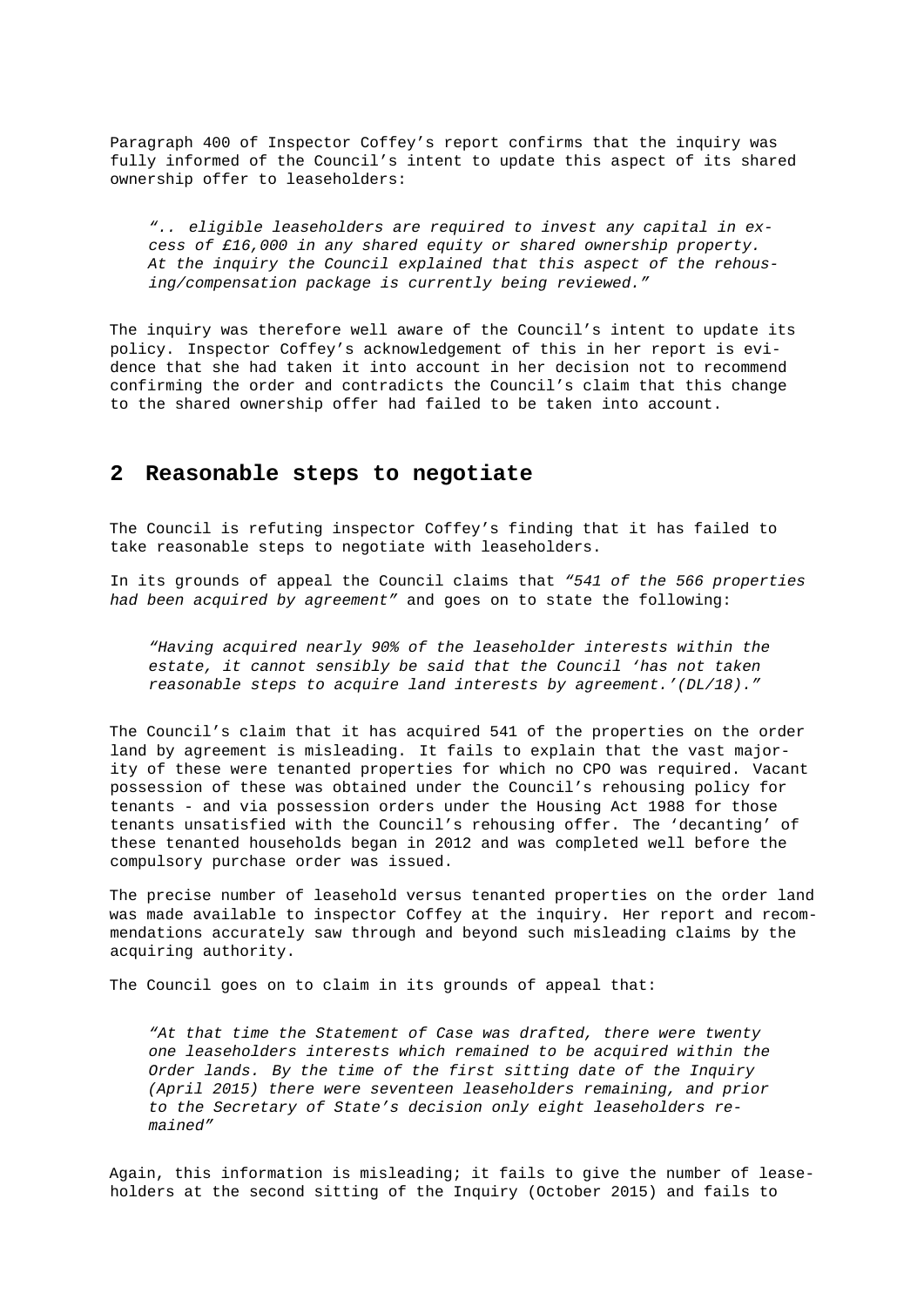point out the significant time period between issuing of the order (June 2014) and the Secretary of State's decision (Sep 2016).

It also fails to take into account the difficult conditions caused by the disruption to services on the order land caused by the acquiring authority since the close of the inquiry. In May 2016, the Secretary of State had to intervene to stop the Council commencing demolition works before the order had been confirmed. The disruption to services caused by its soft-strip demolition works has been widely reported<sup>1</sup> in the local press, with heating/services, security and postal deliveries affected. This has taken its toll on elderly [and more v](http://35percent.org/2016-05-07-southwark-in-bottom-3-boroughs-for-affordable-housing-delivery/#aylesbury-bashing)ulnerable leaseholders, many of whom have had no choice but to sell under the duress. Through its soft-strip demolition works, the Council has also demonstrated disdain for the [co](#page-2-0)mpulsory purchase process by considering the result of the inquiry a foregone conclusion.

Following the close of the public inquiry, one of the leaseholders on the order land made a Freedom of Information request for a schedule of the compensation amounts paid to leaseholders to date. This showed extremely low valuations - as low as £73,000 for a 54m2 1-bed flat on the order land. This is evidence of a likelihood that leaseholders were ignorant of the CPO process and their ri[ghts and that they were being fo](https://www.whatdotheyknow.com/request/schedule_of_aylesbury_estate_com)rced t[o sell un](https://www.whatdotheyknow.com/request/319578/response/791449/attach/4/609481%20J.Bos%20Response%20Attachment.pdf)der duress.

The schedule also shows that just 7 of the leaseholders on the order land were professionally represented in their negotiations with the Council. Given that the Council is under a statutory duty to pay for leaseholders' professional representation by a surveyor and, given the very small number of them who exercised this right, one is given reason to ask whether the Council made leaseholders sufficiently aware of their rights to representation.

### **3 Valuation issues**

The Council claims in its grounds of appeal that inspector Coffey was wrong to infer that the Council's valuation of leaseholers' properties was low and that this should be a matter for the Upper (Lands) Tribunal rather than the CPO public inquiry:

*"The Council's position at the inquiry was that the offers made were compliant with the compensation code, being based on "on-estate" comparables in accordance with decisions of the Lands Tribunal. No adverse finding was made in that respect by either the Inspector or the Secretary of State."*

To our knowledge, no evidence was submitted or discussed at the inquiry regarding valuation methods. There was evidence submitted by objectors demonstrating that the Council was using non-qualified and non RICS-registered officers to value their homes, but to our knowledge there was no discussion around valuation methodology.

The Council's claim that its valuation method of using *"on-estate comparables is in accordance with the decisions of the Lands Tribunal"* is factually incorrect: both of the Lands Tribunal cases for the Aylesbury estate have been explicitly dismissed as inappropriate - see **Joshua v London Bor-**

<span id="page-2-0"></span><sup>1</sup>See: Southwark News 22092016; Southwark News 18032015; Southwark News 24032016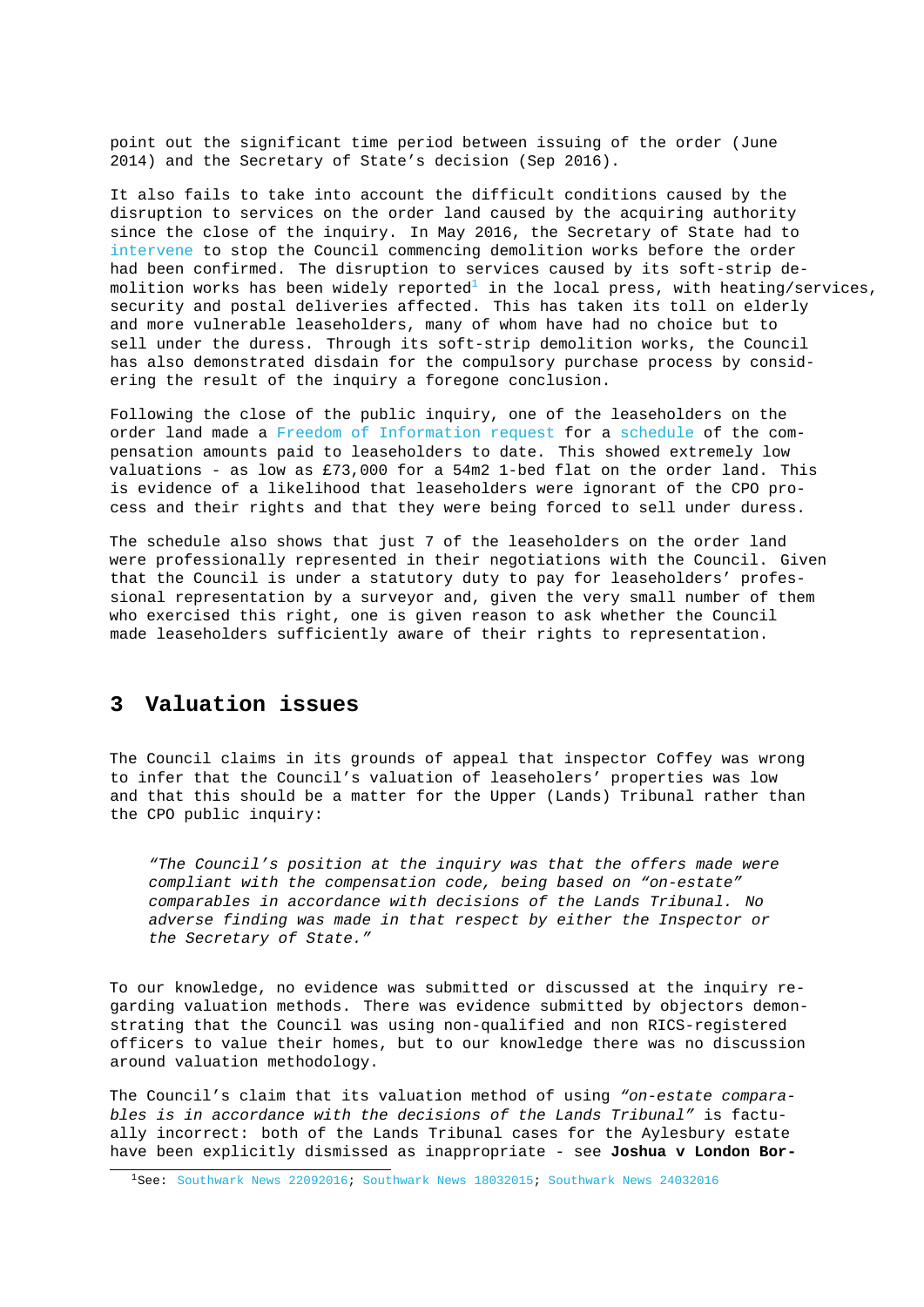**ough of Southwark [2014] UKUT 0511 (LC) (paras 34-36)** and **John v London Borough of Southwark [2014] UKUT 0538 (LC) (para. 58).**

### **4 Public Sector Equalities Duty (PSED)**

In its grounds of appeal, the Council claims that:

*"The Secretary of State further erred in failing to take into account that the adverse individual impacts that flowed from the potential need to relocate off the estate, were an inevitable consequence of the policy objective of seeking more balanced tenure within the redevelopment proposals. Put simply, there was a failure by the Secretary of State to acknowledge that the benefits which he identified could not be achieved without some adverse impacts."*

The Council clearly continues to misinterpret the PSED, which requires that the Council ensures that any 'adverse impacts' caused by its planning policies, do not fall disproportionately on the protected groups listed in the (PSED). The Secretary of State has rightly pointed out that it has failed to do so in relation to the leaseholders on the order land and has directed the Council to *"work positively with remaining leaseholders to alleviate the negative aspects he has highlighted with a view to resubmitting an order in due course."* Instead of following these directions, the Council has chosen to challenge them and thereby exacerbate rather than alleviate the negative aspects referred to in the Secretary of State's decision.

The Council's ongoing disruption to services on the order land since the close of the inquiry constitutes a further **ongoing** breach of its Public Sector Equalities Duty and we submit that the appeal should be disallowed on this basis alone.

## **5 Overshadowing - minimum daylight requirements**

The Council is claiming that inspector Coffey's report raises the issue of overshadowing/miniumum daylight issues, but that none of the objectors raised this issue at the inquiry. This is incorrect - the issue was raised by at least one objector, Piers Corbyn, who gave written and oral evidence to the inquiry on the morning of 12 May 2015. The following is a transcript from Mr Corbyn's submission, an audio extract of which is also available online:

*"The overcrowded nature of the new plans, I submit Inspector, will make it a shadowy, dark and dangerous place. The building by the park is high there and the park, as you know because [of the way it](https://youtu.be/LMx8CfY3PbM) looks, that means it is going to overshadow the whole rest of the estate."*

The detailed shortcomings concerning overshadowing and BRE minimum daylight requirements listed in paragraphs 368-369 of the Inspector's report, have clearly been referenced using the detailed evidence contained within the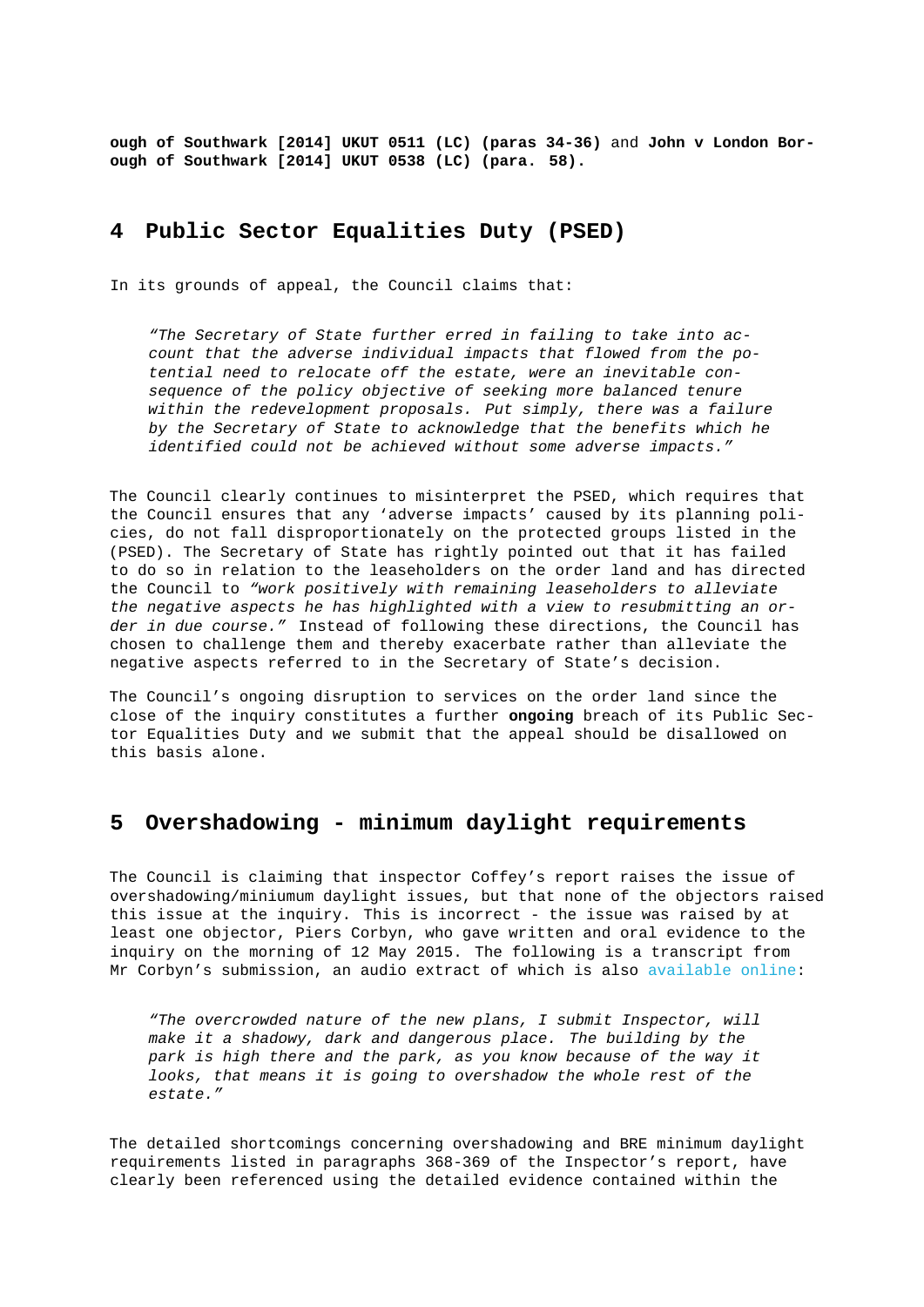planning committee report for the First Development Site, which was submitted as part of the Council's evidence.

Also available to the inspector within the core bundle of documents submitted by the Council, were objections to overshadowing/daylight requirements submitted in response to the planning application. Objection reference numbers 440 and 437 listed in the planning committee report (14/AP/3843) in the core bundle specifically make such objections concerning overshadowing and breach of minimum daylight requirements.

Further, the planning committee report itself makes the point of explicitly admitting the scheme's shortcomings in relation to overshadowing and minimum daylight requirements: *"It is acknowledged that failure to achieve full compliance with BRE guidance for minimum ADF levels is a less positive aspect of the proposal"*

## **6 Remedying the failure**

The Council makes the further claim that the Secretary of State has *"failed to identify in what respects the Council's actions had fallen short of 'reasonable steps' or what further steps were needed to remedy the failure he concluded existed."*

However, the Secretary of State's decision letter is clear on what steps he deems it necessary and appropriate for the Council to take:

*"He considers that potentially there is a good opportunity for the Council to work positively with the remaining leaseholders to alleviate the negative aspects he has highlighted above with a view to resubmitting an Order in due course." (DL 36)*

Instead of working positively with remaining leaseholders, the Council has chosen to challenge the Secretary of State's decision and recommendations. Leaseholders have shown themselves to be reasonable and willing to engage with the Council to find a satisfactory resolution to the issues. On 10th October 2016, the leaseholders group made submissions to the Council offering three suggested ways of resolving the oustanding valuation and rehousing issues. All three options suggested by the leaseholders were rejected by the Council at the meeting.

### **7 Conclusion**

The Council's grounds of appeal are unfounded and lack any reasoned argument based in fact. We urge the Secretary of State to contest Southwark Council's appeal of his decision to refuse the Aylesbury estate compulsory purchase order.

With proposals for the regeneration of London's council estates at scale now working their way into government policy, the Secretary of State is right to have set a bar that estate regeneration should not come at the cost of